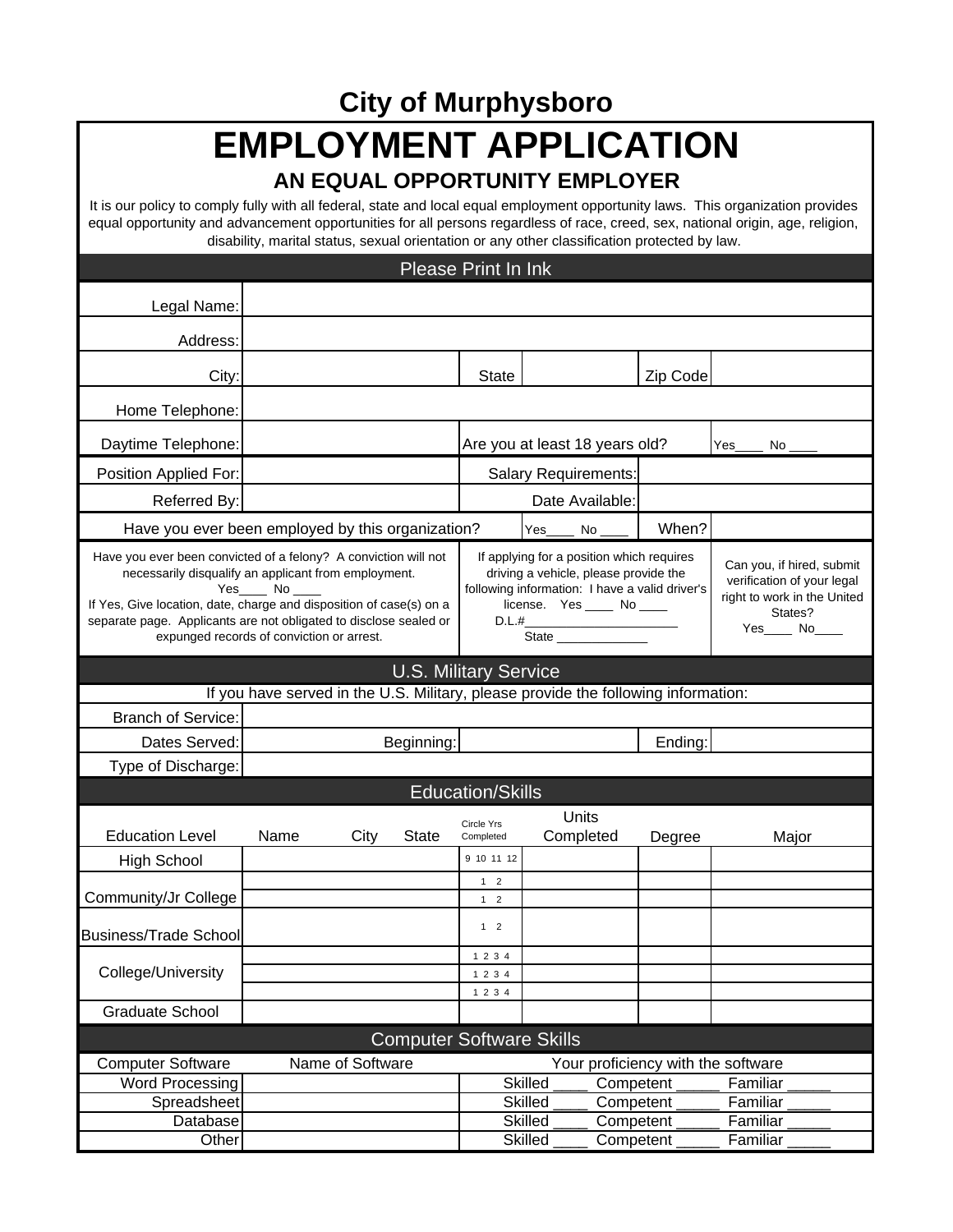|                                                                                                                | Licenses/Certifications/Organizations                                                                                                                                                              |                             |              |              |                |  |  |  |  |
|----------------------------------------------------------------------------------------------------------------|----------------------------------------------------------------------------------------------------------------------------------------------------------------------------------------------------|-----------------------------|--------------|--------------|----------------|--|--|--|--|
|                                                                                                                | Type of Licenses                                                                                                                                                                                   | Date                        | Registration |              | <b>Expires</b> |  |  |  |  |
| <b>Professional Licenses</b>                                                                                   | and Certifications                                                                                                                                                                                 | <b>Issued</b>               | Number       | <b>State</b> | Month/Year     |  |  |  |  |
| and Certifications                                                                                             |                                                                                                                                                                                                    |                             |              |              |                |  |  |  |  |
| (Job Related)                                                                                                  |                                                                                                                                                                                                    |                             |              |              |                |  |  |  |  |
|                                                                                                                |                                                                                                                                                                                                    |                             |              |              |                |  |  |  |  |
| Professional,                                                                                                  | Name                                                                                                                                                                                               | Date                        | Name         |              | Date           |  |  |  |  |
| Scholastic and Other                                                                                           |                                                                                                                                                                                                    |                             |              |              |                |  |  |  |  |
| Organizations                                                                                                  |                                                                                                                                                                                                    |                             |              |              |                |  |  |  |  |
| (Job Related)                                                                                                  |                                                                                                                                                                                                    |                             |              |              |                |  |  |  |  |
| Exclude memberships that indicate                                                                              |                                                                                                                                                                                                    |                             |              |              |                |  |  |  |  |
| your race, religion, color, national                                                                           |                                                                                                                                                                                                    |                             |              |              |                |  |  |  |  |
| origin, ancestry, sex, age, disability, or<br>veteran status                                                   |                                                                                                                                                                                                    |                             |              |              |                |  |  |  |  |
|                                                                                                                |                                                                                                                                                                                                    |                             |              |              |                |  |  |  |  |
|                                                                                                                |                                                                                                                                                                                                    | <b>Job Related Training</b> |              |              |                |  |  |  |  |
|                                                                                                                | Name of Course                                                                                                                                                                                     |                             |              |              | Year Completed |  |  |  |  |
|                                                                                                                |                                                                                                                                                                                                    |                             |              |              |                |  |  |  |  |
|                                                                                                                |                                                                                                                                                                                                    |                             |              |              |                |  |  |  |  |
|                                                                                                                |                                                                                                                                                                                                    |                             |              |              |                |  |  |  |  |
|                                                                                                                |                                                                                                                                                                                                    | <b>Employment History</b>   |              |              |                |  |  |  |  |
|                                                                                                                | This portion of the application must include a minimum of 10 years of work history and must be completed even if supplemented by a resume.                                                         |                             |              |              |                |  |  |  |  |
|                                                                                                                | List your most recent employer first, including U.S. Military Service and unpaid or volunteer work.                                                                                                |                             |              |              |                |  |  |  |  |
|                                                                                                                | Base salary does not include overtime, bonuses or commissions.                                                                                                                                     |                             |              |              |                |  |  |  |  |
|                                                                                                                |                                                                                                                                                                                                    |                             |              |              |                |  |  |  |  |
| From (Mo/Yr) ________ To (Mo/Yr) ________ Total _______ Years ______ Months Your Position ____________________ |                                                                                                                                                                                                    |                             |              |              |                |  |  |  |  |
|                                                                                                                |                                                                                                                                                                                                    |                             |              |              |                |  |  |  |  |
|                                                                                                                |                                                                                                                                                                                                    |                             |              |              |                |  |  |  |  |
|                                                                                                                | Base Salary: start ______ Final _______ Monthly ___ Bi-Weekly ___ Weekly ___ Hourly ___ Other Compensation/Bonuses ______________                                                                  |                             |              |              |                |  |  |  |  |
|                                                                                                                | Brief Description of Your Duties and Responsibilities: ________________                                                                                                                            |                             |              |              |                |  |  |  |  |
|                                                                                                                | From (Mo/Yr) ________ To (Mo/Yr) _______ Total _______ Years ______ Months Your Position _____________________                                                                                     |                             |              |              |                |  |  |  |  |
|                                                                                                                |                                                                                                                                                                                                    |                             |              |              |                |  |  |  |  |
|                                                                                                                |                                                                                                                                                                                                    |                             |              |              |                |  |  |  |  |
|                                                                                                                |                                                                                                                                                                                                    |                             |              |              |                |  |  |  |  |
|                                                                                                                |                                                                                                                                                                                                    |                             |              |              |                |  |  |  |  |
|                                                                                                                |                                                                                                                                                                                                    |                             |              |              |                |  |  |  |  |
|                                                                                                                | Base Salary: Start ______ Final ______ Monthly ___ Bi-Weekly ___ Weekly ___ Hourly ___ Other Compensation/Bonuses _______________                                                                  |                             |              |              |                |  |  |  |  |
|                                                                                                                | Brief Description of Your Duties and Responsibilities: ____                                                                                                                                        |                             |              |              |                |  |  |  |  |
|                                                                                                                | From (Mo/Yr) ________ To (Mo/Yr) ____________ Total ________ Years _______ Months Your Position ______________                                                                                     |                             |              |              |                |  |  |  |  |
|                                                                                                                |                                                                                                                                                                                                    |                             |              |              |                |  |  |  |  |
|                                                                                                                |                                                                                                                                                                                                    |                             |              |              |                |  |  |  |  |
|                                                                                                                |                                                                                                                                                                                                    |                             |              |              |                |  |  |  |  |
|                                                                                                                | Base Salary: start _______ Final _______ Monthly ___ Bi-Weekly ___ Weekly ___ Hourly ___ Other Compensation/Bonuses ______________                                                                 |                             |              |              |                |  |  |  |  |
|                                                                                                                | Brief Description of Your Duties and Responsibilities: _                                                                                                                                           |                             |              |              |                |  |  |  |  |
|                                                                                                                |                                                                                                                                                                                                    |                             |              |              |                |  |  |  |  |
|                                                                                                                |                                                                                                                                                                                                    |                             |              |              |                |  |  |  |  |
|                                                                                                                |                                                                                                                                                                                                    |                             |              |              |                |  |  |  |  |
|                                                                                                                |                                                                                                                                                                                                    |                             |              |              |                |  |  |  |  |
|                                                                                                                | Base Salary: Start _______ Final _______ Monthly ___ Bi-Weekly ____ Weekly ___ Other Compensation/Bonuses _____________                                                                            |                             |              |              |                |  |  |  |  |
|                                                                                                                |                                                                                                                                                                                                    |                             |              |              |                |  |  |  |  |
|                                                                                                                | Brief Description of Your Duties and Responsibilities: _________________________<br>From (Mo/Yr) ________ To (Mo/Yr) _______ Total _______ Years ______ Months Your Position _____________________ |                             |              |              |                |  |  |  |  |
|                                                                                                                |                                                                                                                                                                                                    |                             |              |              |                |  |  |  |  |
|                                                                                                                |                                                                                                                                                                                                    |                             |              |              |                |  |  |  |  |
|                                                                                                                |                                                                                                                                                                                                    |                             |              |              |                |  |  |  |  |
|                                                                                                                | Base Salary: start _______ Final _______ Monthly ___ Bi-Weekly ___ Weekly ___ Hourly ___ Other Compensation/Bonuses _____________                                                                  |                             |              |              |                |  |  |  |  |